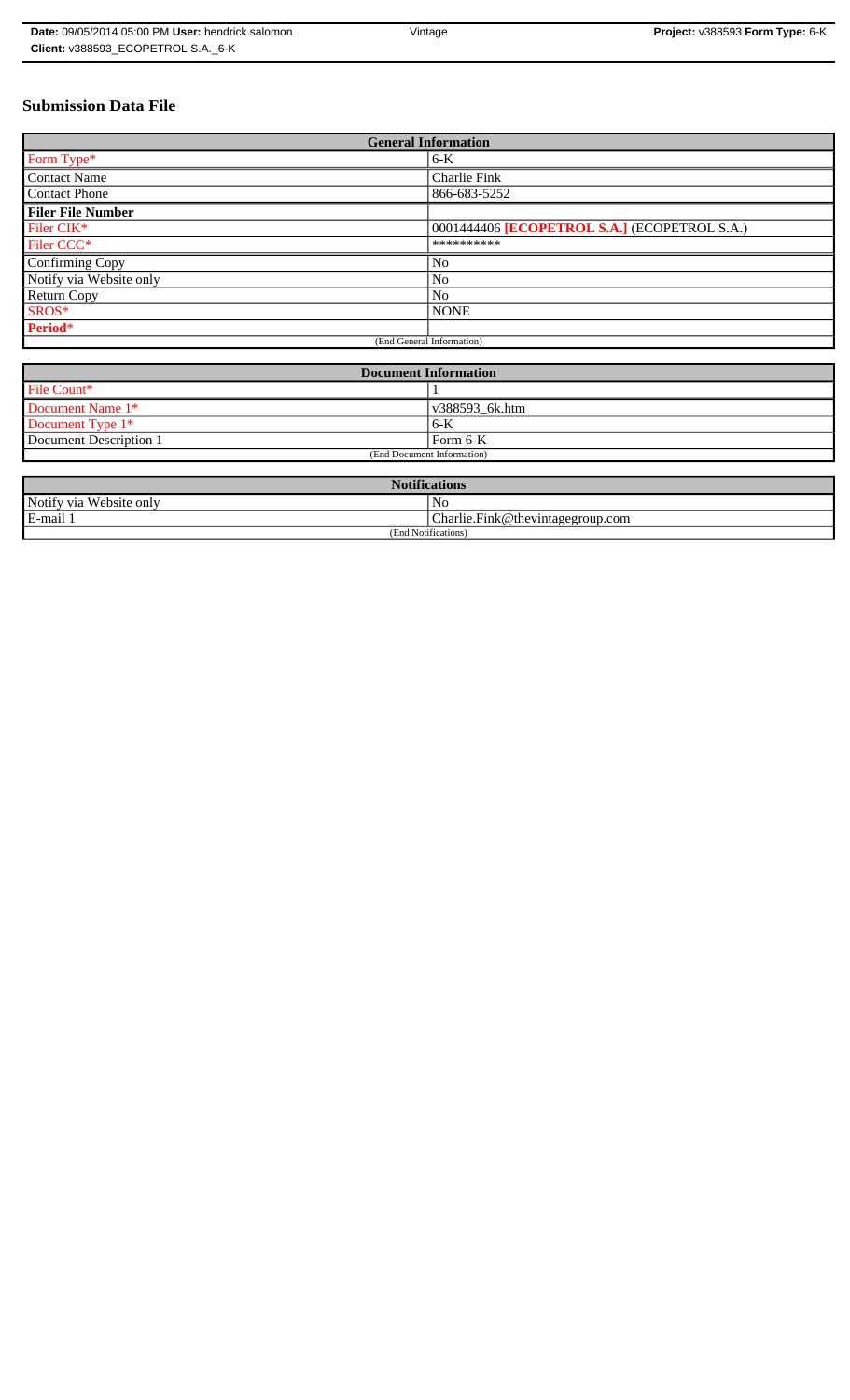#### **UNITED STATES**

## **SECURITIES AND EXCHANGE COMMISSION Washington, D.C. 20549**

### **FORM 6-K**

#### **REPORT OF FOREIGN PRIVATE ISSUER PURSUANT TO RULE 13a-16 OR 15d-16 UNDER THE SECURITIES EXCHANGE ACT OF 1934**

For the month of September, 2014 Commission File Number 001-34175

ECOPETROL S.A.

(Exact name of registrant as specified in its charter)

N.A. (Translation of registrant's name into English)

COLOMBIA

(Jurisdiction of incorporation or organization)

Carrera 7 No. 37 – 69 BOGOTA – COLOMBIA

(Address of principal executive offices)

Indicate by check mark whether the registrant files or will file annual reports under cover of Form 20-F or Form 40-F.

Form 20-F  $\boxtimes$  Form 40-F  $\Box$ 

Indicate by check mark if the registrant is submitting the Form 6-K in paper as permitted by Regulation S-T Rule 101(b)(1)

 $Yes \Box No \boxtimes$ 

Indicate by check mark if the registrant is submitting the Form 6-K in paper as permitted by Regulation S-T Rule 101(b)(7)

 $Yes \Box No \boxtimes$ 

Indicate by check mark whether the registrant by furnishing the information contained in this form is also thereby furnishing the information to the Commission pursuant to Rule 12g3-2(b) under the Securities Exchange Act of 1934.

## $Yes \Box No \boxtimes$

If "Yes" is marked, indicate below the file number assigned to the registrant in connection with Rule 12g3-2(b): 82-  $N/A$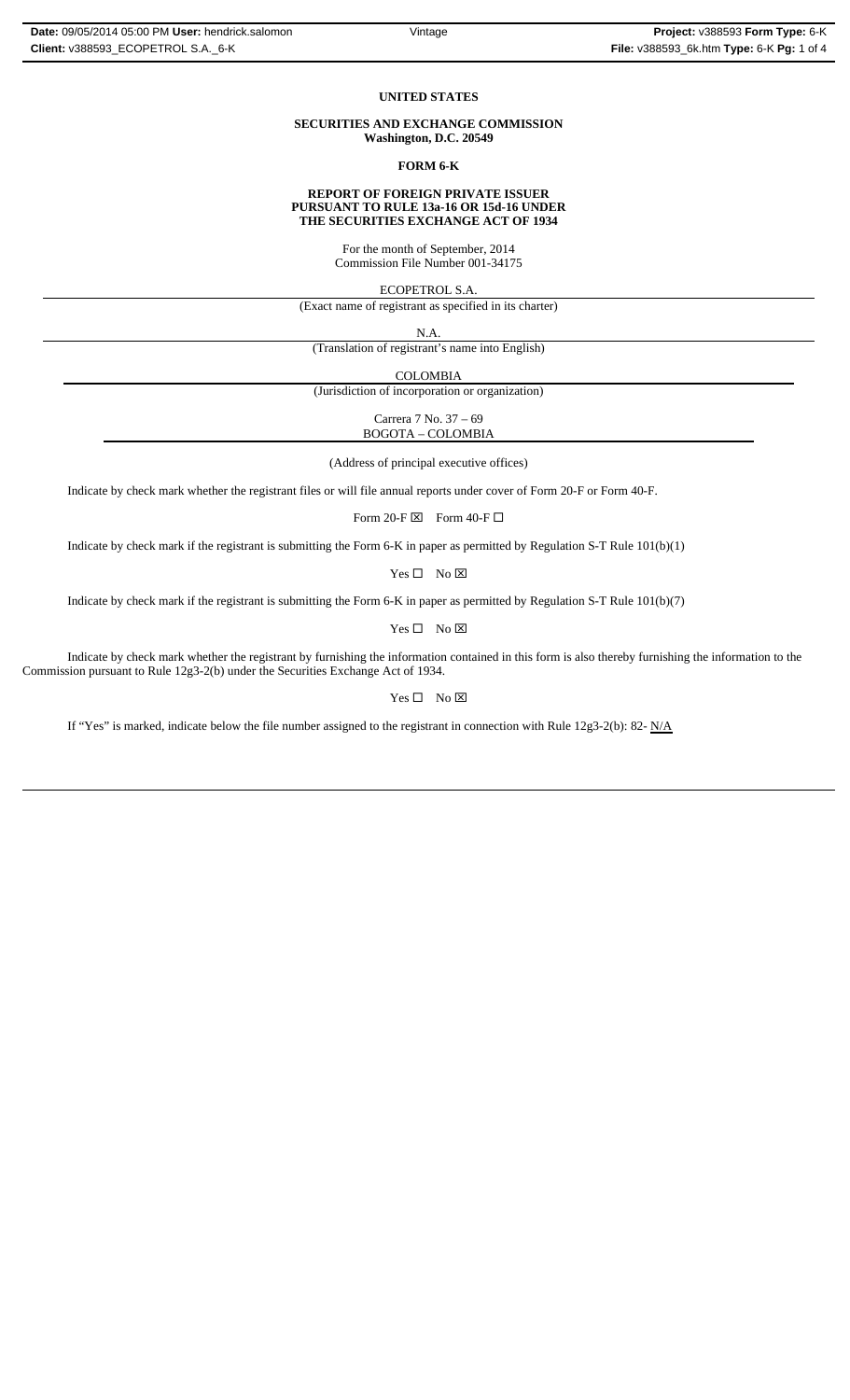## **COMPOSITION OF ECOPETROL S.A.'S BOARD OF DIRECTORS**

Ecopetrol S.A. (BVC: ECOPETROL; NYSE: EC; TSX: ECP) reports that in line with the company's By-Laws, the Minister of Mines and Energy, Mr. Tomas Gonzalez Estrada, and the Director of the National Planning Department, Mr. Simon Gaviria Muñoz, were appointed members of the Board of Directors effective August 29, 2014.

Ecopetrol's Board of Directors now includes the following members:

Representatives from the Government of Colombia:

- Minister of Finance and Public Credit (currently Mr. Mauricio Cardenas Santamaria)
- Minister of Mines and Energy (currently Mr. Tomas Gonzalez Estrada)
- Director of the National Planning Department (currently Mr. Simon Gaviria Muñoz)

Independent representatives:

- Gonzalo Restrepo López
- Joaquín Moreno Uribe
- Jorge Gabino Pinzón Sánchez
- Luis Fernando Ramírez Acuña

------------------------------------------

- Horacio Ferreira Rueda (representative from the hydrocarbons producing provinces)
- Roberto Steiner Sampedro (representative from the minority shareholders)

## **Bogota, September 5, 2014**

*Ecopetrol is the largest company in Colombia and is integrated into the oil chain; it is among the 50 major oil companies in the world and among the four main ones in Latin America. Besides Colombia - where it generates over 60% of the national production - it is present in exploration and production activities in Brazil, Peru & US (Gulf of Mexico). Ecopetrol owns the largest refinery in Colombia and most of the pipeline and multi-product pipeline network in the country, and is significantly increasing its participation in bio-fuels.*

*This report contains statements associated with the business perspectives, estimates for operational and financial outcomes and affirmations associated to Ecopetrol's growth. All the above are projections, and as such are solely based on the expectations of its directors with respect to the future of the company and its ongoing access to capital to fund the company's commercial plan. The realization of such estimates in the future depends on market conditions, regulations, competitiveness, performance of Colombia's economy and industry, to mention a few; therefore, they are subject to changes without previous notice.*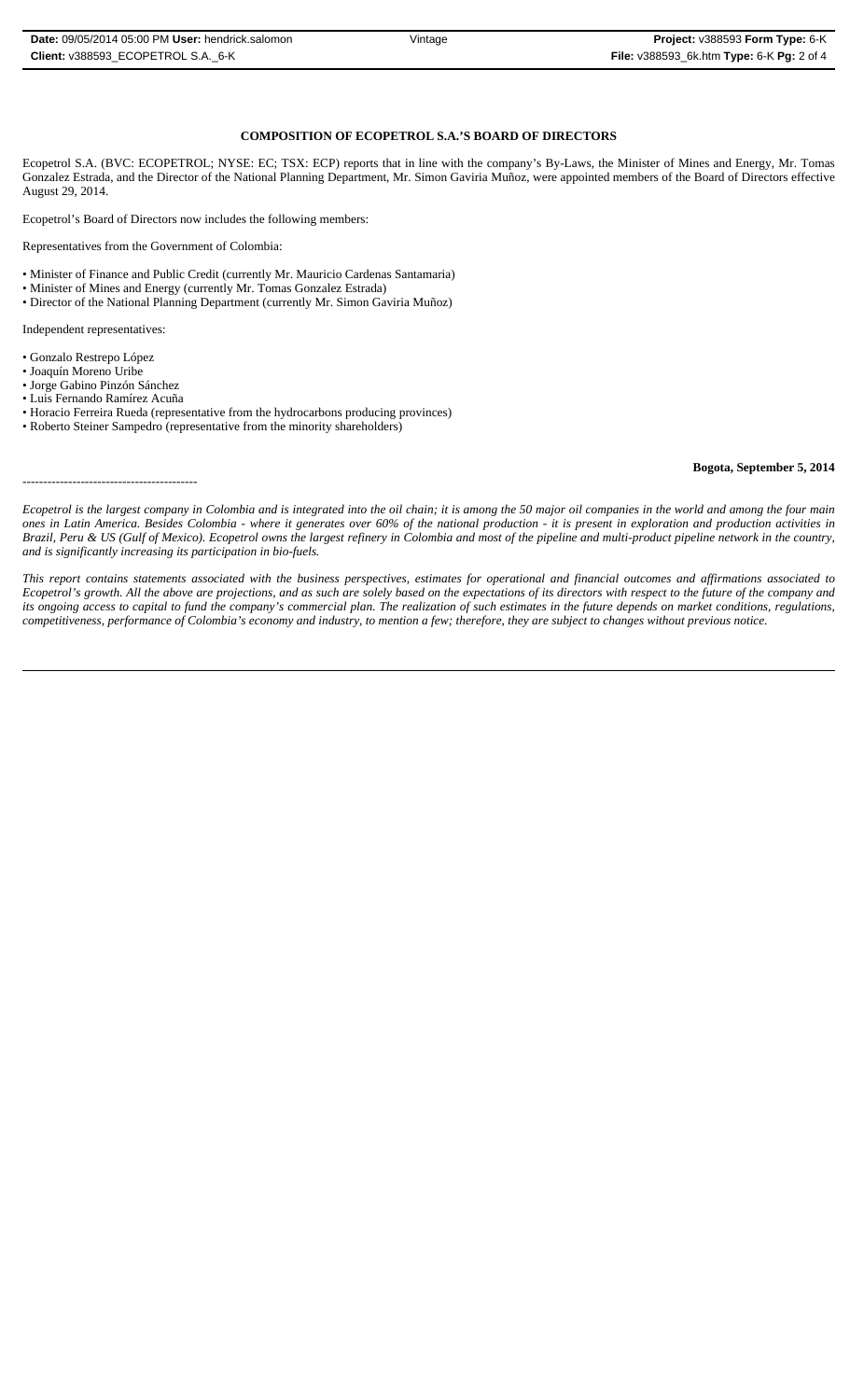## **For further information, please contact:**

## **Media Relations (Colombia)**

Jorge Mauricio Tellez Phone: + 571-234-4329 Fax: +571-234-4480 e-mail: mauricio.tellez@ecopetrol.com.co

**Investor Relations Director**  Alejandro Giraldo Phone: +571-234-5190 e-mail: investors@ecopetrol.com.co